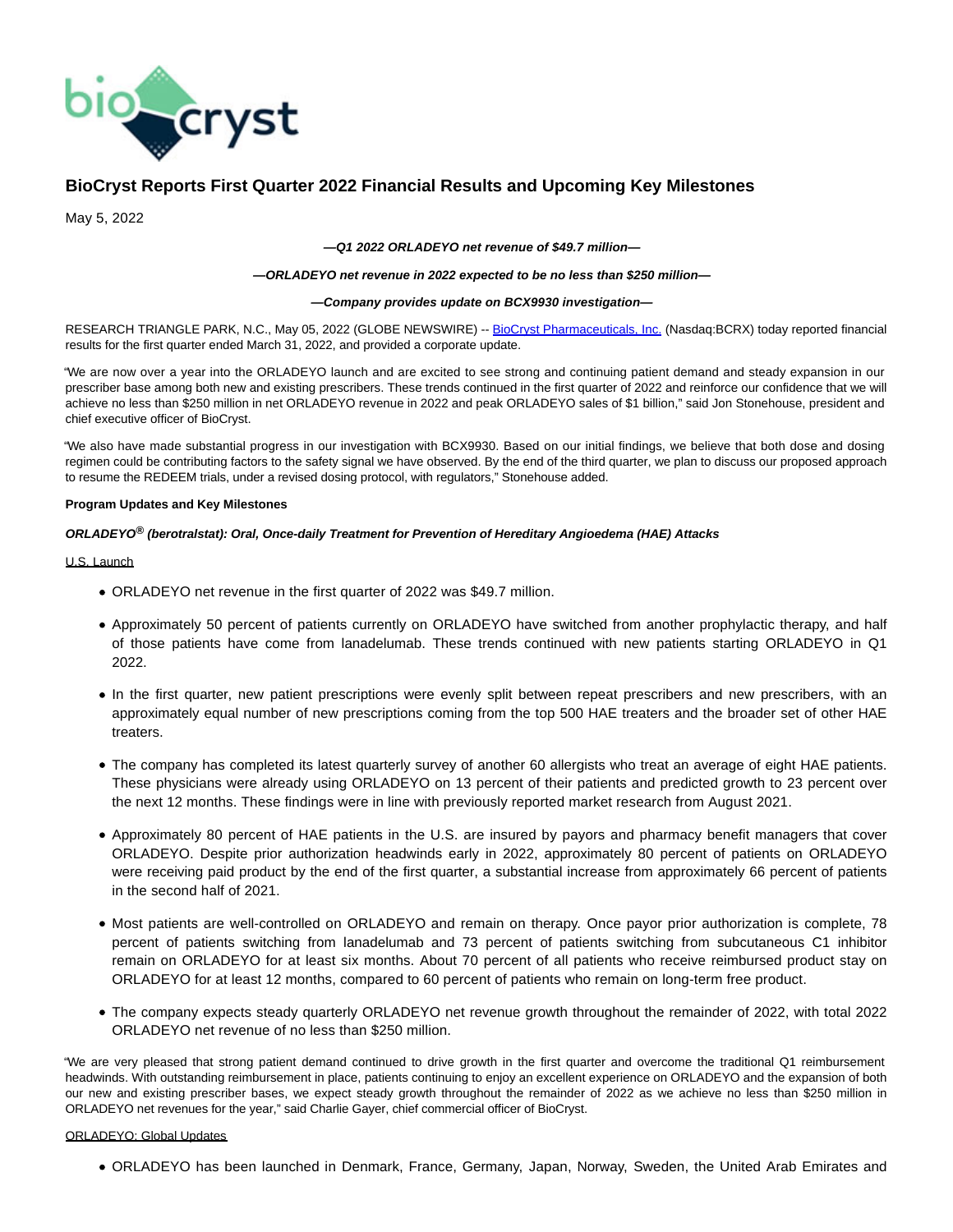the United Kingdom. The company expects launches in additional countries throughout the year.

#### **Complement Oral Factor D Inhibitor Program – BCX9930**

On April 8, 2022, BioCryst announced that the company was voluntarily pausing enrollment in BCX9930 clinical trials while it investigated observed elevations in serum creatinine seen in some patients.

Patients in the REDEEM-1, REDEEM-2 and RENEW clinical trials randomized to BCX9930 began those trials by starting immediately at a dose of 500 mg twice-daily. Patients receiving BCX9930 in the long-term extension trial started at lower doses as part of the proof-of-concept dose escalation regimen and were ultimately moved up to 500 mg twice-daily.

Preliminary evidence from the investigation points to both the 500 mg twice-daily dosing level and the immediate start of that dose, without a period at a lower dose first, as plausible contributory factors for the observed increases in serum creatinine.

Based on the initial results of the investigation, and the safety and efficacy data observed in the BCX9930 clinical program at 400 mg twice-daily, the company plans to discuss with regulators whether clinical trials with amended protocols could resume using stepped dosing to 400 mg twice-daily. The company expects to have discussions with regulators by the end of the third quarter.

During the ongoing investigation the company has observed the following:

- Three patients with PNH receiving BCX9930 in the REDEEM trials had early onset, and moderate or severe, elevations in their serum creatinine (2-4 xULN) after several weeks of dosing with 500 mg twice-daily. Two of these patients have been discontinued from therapy and one patient (who had the smallest increase in serum creatinine) continues on BCX9930 at this time.
- The company estimates that one-third of subjects randomized to BCX9930 in the REDEEM studies have had early increases in serum creatinine.
- The company also found a different pattern of slowly evolving, late onset, mild to moderate increases in serum creatinine in approximately 40 percent of patients in the long-term extension of the proof-of-concept trial, after those patients switched to the 500 mg twice-daily dose. This pattern was not observed during treatment with doses lower than 500 mg.

Subsequent to BioCryst voluntarily pausing trial enrollments, the U.S. Food and Drug Administration (FDA) informed the company that it has placed the clinical program for BCX9930 on a partial clinical hold. Consistent with BioCryst's voluntary action, the company may not enroll new patients in its BCX9930 clinical trials, however patients already enrolled who are receiving clinical benefit from BCX9930 treatment, and have no other available treatment options, can continue to be dosed and remain in the trials.

"As we complete our investigation, we will continue to be comprehensive and deliberate, with a primary focus on patient safety. After consultation with regulators, we will determine the next step for the BCX9930 program," said Dr. William Sheridan, Chief Medical Officer of BioCryst.

The company does not plan to provide additional updates on the BCX9930 program until it completes additional regulatory discussions and has more clarity on the next steps for the program.

#### **Additional Updates**

On February 8, 2022, the company announced the appointment of Machelle Sanders to its board of directors.

#### **First Quarter 2022 Financial Results**

For the three months ended March 31, 2022, total revenues were \$49.9 million, compared to \$19.1 million in the first quarter of 2021 (+161.3 percent year-over-year (y-o-y)). The increase was primarily due to \$49.7 million in ORLADEYO net revenue in the first quarter of 2022, compared to \$10.9 million in ORLADEYO net revenue in the first quarter of 2021 (+356.0 percent y-o-y).

Research and development (R&D) expenses for the first quarter of 2022 increased to \$65.4 million from \$42.4 million in the first quarter of 2021 (+54.2 percent y-o-y), primarily due to increased investment in the development of our Factor D program, including BCX9930, as well as other research, preclinical and development costs.

Selling, general and administrative (SG&A) expenses for the first quarter of 2022 increased to \$34.3 million, compared to \$22.1 million in the first quarter of 2021 (+55.2 percent y-o-y). The increase was primarily due to increased investment to support the commercial launch of ORLADEYO and expanded international operations.

Interest expense was \$23.8 million in the first quarter of 2022, compared to \$12.9 million in the first quarter of 2021 (+84.5 percent y-o-y). The increase was due to service on the royalty financings, which were completed in November 2021.

Net loss for the first quarter of 2022 was \$74.2 million, or \$0.40 per share, compared to a net loss of \$64.3 million, or \$0.36 per share, for the first quarter of 2021.

Cash, cash equivalents, restricted cash and investments totaled \$446.8 million at March 31, 2022, compared to \$244.4 million at March 31, 2021. Operating cash use for the first quarter of 2022 was \$71.0 million.

## **Financial Outlook for 2022**

Based on the strength of the ORLADEYO launch, and continued steady growth from new patient demand anticipated throughout the year, the company expects full year 2022 net ORLADEYO revenue to be no less than \$250 million.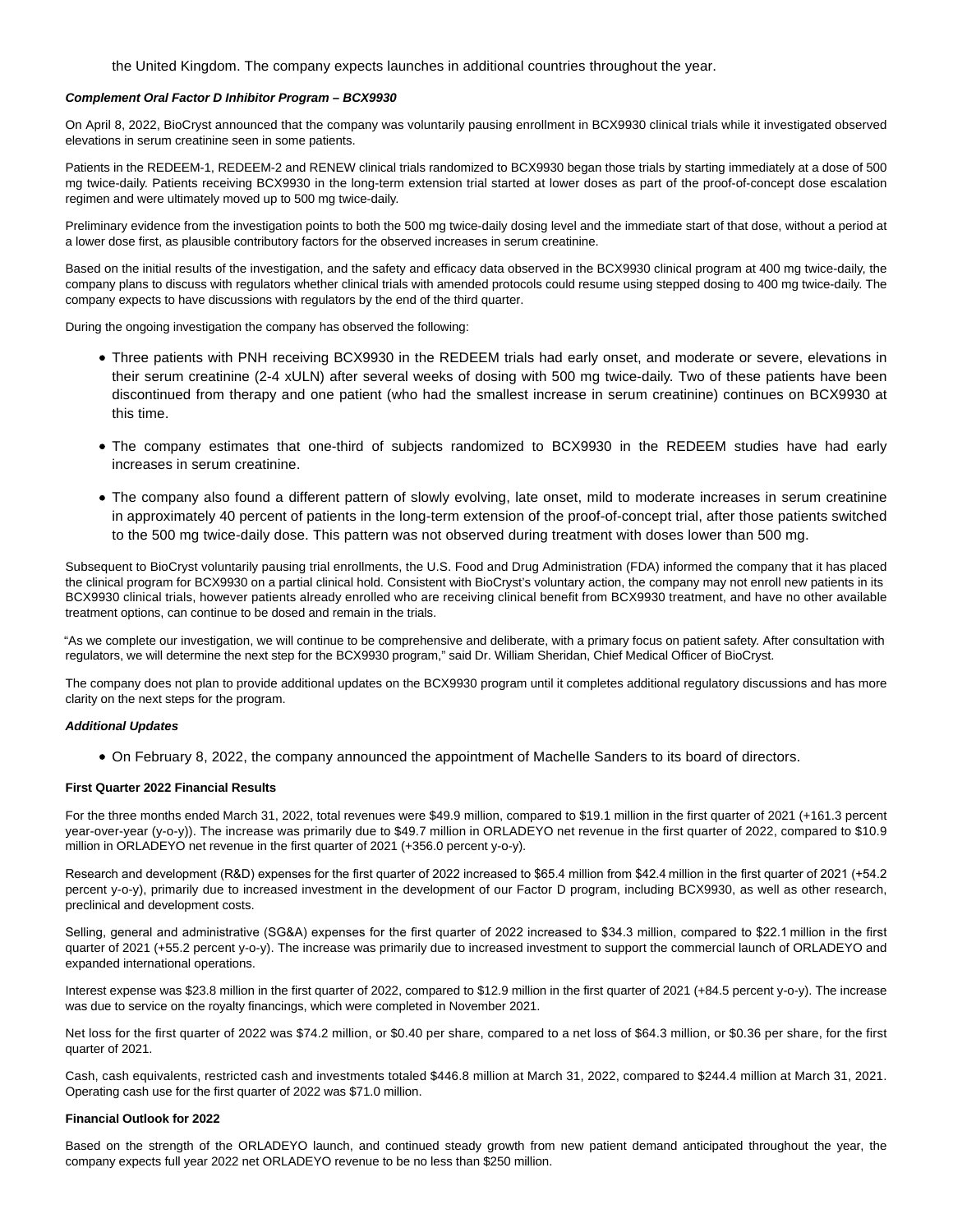The company had previously expected operating expenses for full year 2022, not including non-cash stock compensation, to be between \$440 million to \$480 million. Once the company completes its investigation into BCX9930 and has clarity on the next step for the program it expects to provide an updated outlook on full year 2022 operating expenses. If BCX9930 program enrollment resumes, then operating expenses are likely to be at the lower end of the previously provided range. If we discontinue the BCX9930 program, then operating expenses for the year would be lower than that.

### **Conference Call and Webcast**

BioCryst management will host a conference call and webcast at 8:30 a.m. ET today to discuss the financial results and provide a corporate update. The live call may be accessed by dialing 877-303-8027 for domestic callers and 760-536-5165 for international callers and using conference ID # 9498023. A live webcast of the call and any slides will be available online at the investors section of the company website at [www.biocryst.com.](https://www.globenewswire.com/Tracker?data=1xpOCXLRBRS3DiV3uLNuP66rNPtomSs4QXTDmqr0fwrr3D4csKKloAQV_4TgCrTUMIDFoS6iuMBS8yoFRnqUVw==) A telephone replay of the call will be available by dialing 855-859-2056 for domestic callers or 404-537-3406 for international callers and entering the conference ID # 9498023.

## **About BioCryst Pharmaceuticals**

BioCryst Pharmaceuticals discovers novel, oral, small-molecule medicines that treat rare diseases in which significant unmet medical needs exist and an enzyme plays a key role in the biological pathway of the disease. Oral, once-daily ORLADEYO® (berotralstat) is approved in the United States, the European Union, Japan, the United Kingdom and the United Arab Emirates. BioCryst has several ongoing development programs including BCX9930, an oral Factor D inhibitor for the treatment of complement-mediated diseases, BCX9250, an ALK-2 inhibitor for the treatment of fibrodysplasia ossificans progressiva, and galidesivir, a potential treatment for Marburg virus disease and Yellow Fever. RAPIVAB® (peramivir injection) has received regulatory approval in the U.S., Canada, Australia, Japan, Taiwan and Korea. Post-marketing commitments for RAPIVAB are ongoing. For more information, please visit the company's website at [www.biocryst.com.](https://www.globenewswire.com/Tracker?data=1xpOCXLRBRS3DiV3uLNuP9pm7bFfOUwVdzOlimqKU0GRWWKgiXJUkcPfyP_un54nK76gibgPz1bRlTMLB5W0gw==)

## **Forward-Looking Statements**

This press release contains forward-looking statements, including statements regarding future results, performance or achievements. These statements involve known and unknown risks, uncertainties and other factors which may cause BioCryst's actual results, performance or achievements to be materially different from any future results, performance or achievements expressed or implied by the forward-looking statements. These statements reflect our current views with respect to future events and are based on assumptions and are subject to risks and uncertainties. Given these uncertainties, you should not place undue reliance on these forward-looking statements. Some of the factors that could affect the forwardlooking statements contained herein include: the ongoing COVID-19 pandemic, which could create challenges in all aspects of BioCryst's business, including without limitation delays, stoppages, difficulties and increased expenses with respect to BioCryst's and its partners' development, regulatory processes and supply chains, negatively impact BioCryst's ability to access the capital or credit markets to finance its operations, or have the effect of heightening many of the risks described below or in the documents BioCryst files periodically with the Securities and Exchange Commission; BioCryst's ability to successfully implement its commercialization plans for, and to commercialize ORLADEYO, which could take longer or be more expensive than planned; the results of BioCryst's partnerships with third parties may not meet BioCryst's current expectations; risks related to government actions, including that decisions and other actions, including as they relate to pricing, may not be taken when expected or at all, or that the outcomes of such decisions and other actions may not be in line with BioCryst's current expectations; the commercial viability of ORLADEYO, including its ability to achieve market acceptance; the timing and results of the ongoing investigation described in this press release regarding BCX9930 and of any related discussions with regulators; ongoing and future preclinical and clinical development of BioCryst's Factor D program, BCX9250 and galidesivir may not have positive results; BioCryst may not be able to enroll the required number of subjects in planned clinical trials of product candidates; BioCryst may not advance human clinical trials with product candidates as expected; the FDA or other applicable regulatory agency may require additional studies beyond the studies planned for products and product candidates, may not provide regulatory clearances which may result in delay of planned clinical trials, may impose certain restrictions, warnings, or other requirements on products and product candidates, may impose a clinical hold with respect to product candidates, or may withhold, delay or withdraw market approval for products and product candidates; product candidates, if approved, may not achieve market acceptance; BioCryst's ability to successfully commercialize its products and product candidates, manage its growth and compete effectively; risks related to the international expansion of BioCryst's business; and actual financial results may not be consistent with expectations, including that revenue, operating expenses and cash usage may not be within management's expected ranges. Please refer to the documents BioCryst files periodically with the Securities and Exchange Commission, specifically BioCryst's most recent Annual Report on Form 10-K, Quarterly Reports on Form 10-Q, and Current Reports on Form 8-K, all of which identify important factors that could cause the actual results to differ materially from those contained in BioCryst's projections and forward-looking statements.

**BCRXW** 

#### **Investors:**

John Bluth +1 919 859 7910 ibluth@biocryst.com

#### **Media:**

Catherine Collier Kyroulis +1 917 886 5586 [ckyroulis@biocryst.com](https://www.globenewswire.com/Tracker?data=uxBRKdbNkXR26Kx2U_08T0CK9in5bXi21SYm5GR59CPZ82ZFtkYgwGBbymFpL9bdvz2zSoUI1KoZvQ0dzjHa_ahpCOYBF4UiB8daXeLZxaA=)

> **BIOCRYST PHARMACEUTICALS, INC. CONSOLIDATED FINANCIAL SUMMARY** (in thousands, except per share)